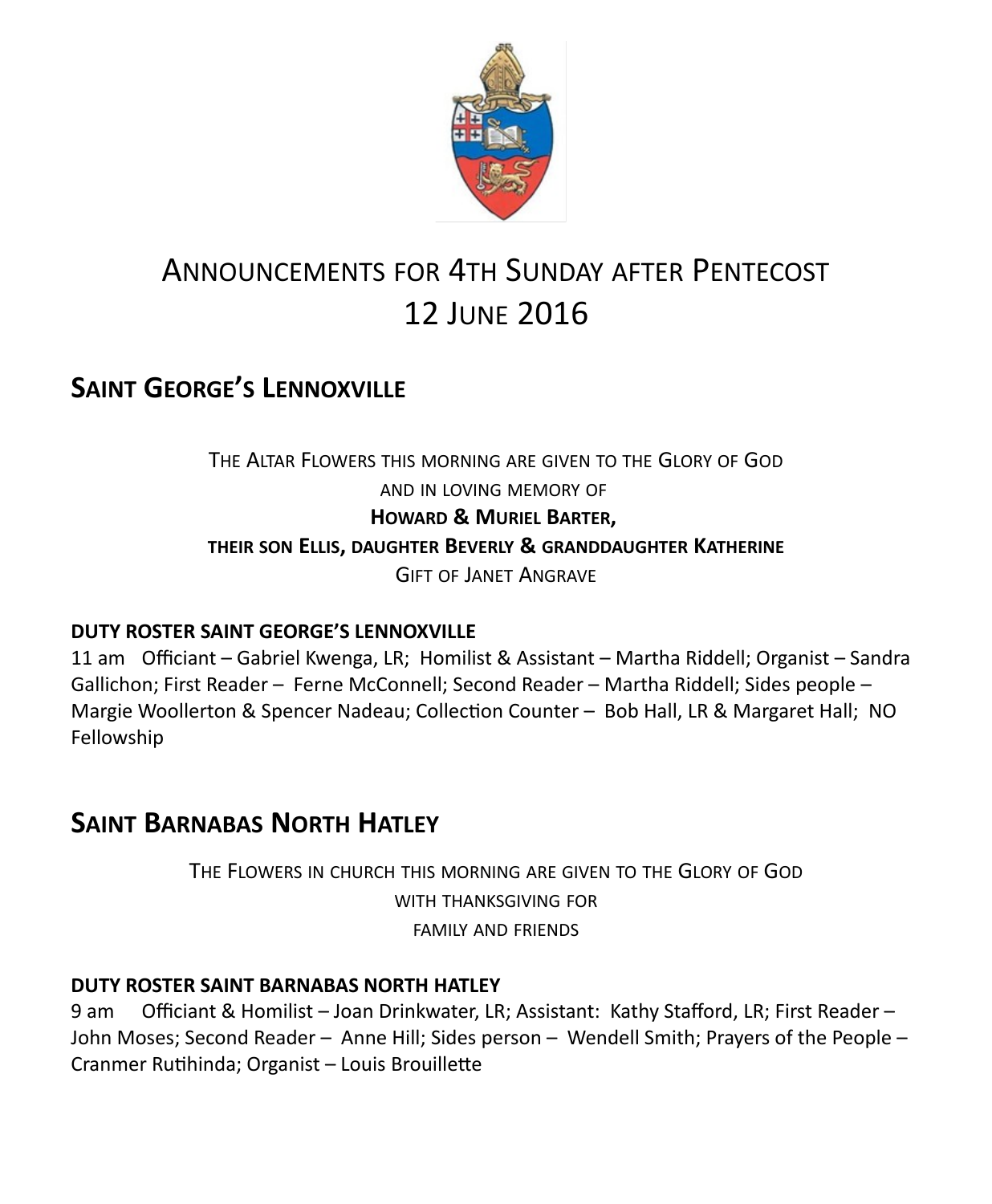## ON THIS WEEK

#### **PARISH COUNCIL – NORTH HATLEY**

Parish Council Meeting – Today, with said Mass at 4:00 p.m.

#### **SUNDAY SCHOOL – LENNOXVILLE**

There WILL be Sunday School on Sunday, June 19. This special Sunday School class has been added for Father's Day. No Sunday School for the rest of the summer.

#### **FATHER'S DAY BRUNCH – LENNOXVILLE**

Audrey and Marc Nadeau are organizing a Father's Day Brunch after the morning service on Sunday, June 19. Suggested contribution for the participants would be 5\$ / person and free of charge for children. A draw will be held during the event. Tickets for the draw: 2\$ per ticket, 5\$ for 3, 8\$ for 5. Please speak to Audrey if you are able to help.

#### **ST. BARNABAS – MILBY**

There will be a service (including sacrament of baptism) at St. Barnabas, Milby on Sunday, June 19 at 2 pm.

#### **GRACE VILLAGE - HUNTINGVILLE**

There will be an Eucharist service at the Grace Village on Friday, June 17 at 10 am. All welcome.

#### **DEANERY NEW MINISTRY MODEL MEETING – LENNOXVILLE**

On Thursday, June 16, 6:30 pm at St George's Church Hall, Lennoxville Semi-annual meeting of the Deanery New Ministry Model churches. Layreaders, wardens and treasurers should attend, but all members are invited to participate. Discussion will focus on the churches in the new model, but members of all of the deanery churches are welcome to attend.

#### **WE ARE BLESSED TO BE A BLESSING – NORTH HATLEY**

St. Barnabas, North Hatley, has collected a total of \$4185 in donations for the Fort McMurray Fire Appeal. This money, along with the \$1000 matching contribution from St. Barnabas, has been sent to the Red Cross. We are so thankful for this great outpouring of support for a community in great need. Thank you all!

#### **CONCERTS REJOUISSANCE – SHERBROOKE**

Concerts Réjouissance -- Église Plymouth Trinity Church 18 Juin 2016 20h00 : Leslie Young et Jean-Yves St-Pierre, flûte à bec, virginals et clavecin. Musique de la Renaissance

#### **PAR – NORTH HATLEY**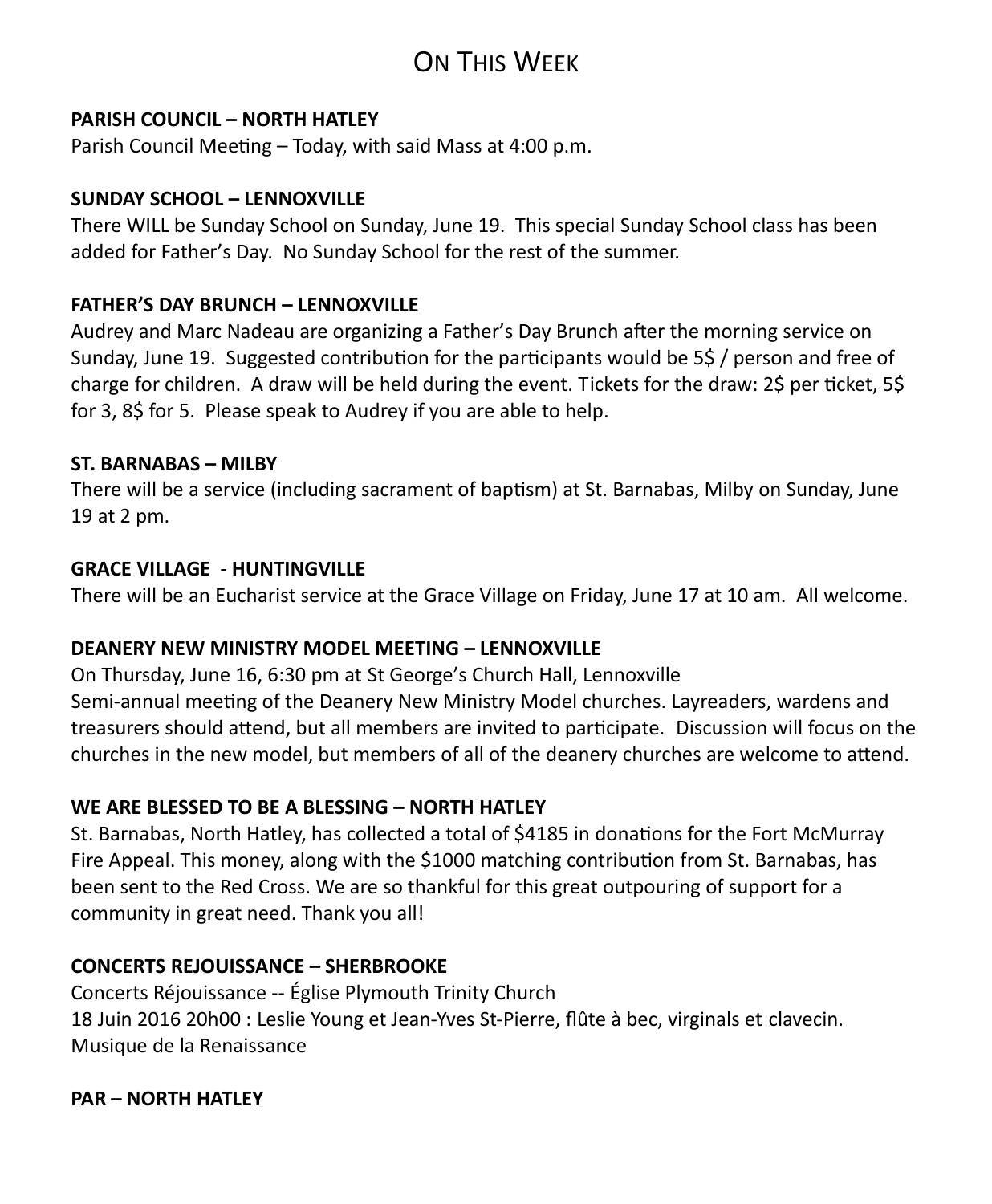*Are you on PAR with your church?*

Pre-Authorized Remittance (PAR) is now available for St-Barnabas Church North Hatley; This helps the church manage contributions, meet is obligations and prepare its annual budget; PAR helps parishioners budget their support of the church just like budgeting household expenses;

Monthly contributions are made to the church from the parishioner's bank account or credit card;

PAR is a win win for both the church and parishioners. Whatever amount you wish to contribute, please consider using PAR. It is easy, efficient, reduces paperwork and saves time. Please contact Jennifer Madill, the parish secretary, for more information or complete a PAR form located at the back of the church.

### SERVICES THIS WEEK

| TODAY              | 9 AM        | <b>BCP MATTINS</b>                  | <b>NORTH HATLEY</b> |
|--------------------|-------------|-------------------------------------|---------------------|
|                    | 9 AM        | <b>MORNING PRAYER</b>               | AYER'S CLIFF        |
|                    | $9:15$ AM   | <b>HOLY EUCHARIST</b>               | <b>MAGOG</b>        |
|                    | 11 AM       | <b>SERVICE OF THE WORD</b>          | LENNOXVILLE         |
|                    | 11 AM       | <b>MORNING PRAYER</b>               | <b>COATICOOK</b>    |
|                    | 4 PM        | <b>HOLY EUCHARIST</b>               | <b>NORTH HATLEY</b> |
| <b>NEXT SUNDAY</b> | <b>9 AM</b> | <b>HOLY EUCHARIST</b>               | <b>NORTH HATLEY</b> |
|                    | $9:15$ AM   | <b>MORNING PRAYER</b>               | <b>MAGOG</b>        |
|                    | 11 AM       | <b>HOLY EUCHARIST</b>               | LENNOXVILLE         |
|                    | 2 PM        | <b>HOLY EUCHARIST &amp; BAPTISM</b> | <b>MILBY</b>        |

### DEANERY MEETINGS AT ST GEORGE'S LENNOXVILLE

#### **DEANERY WORSHIP MINISTRY TEAM**

Meets Tuesday, June 14 at 10:00 – 11:00 am in the Upper Room

#### **DEANERY NEW MINISTRY MODEL MEETING**

All are invited to the meeting on Thursday, June 16 at 6:30 pm in the Main Hall. See above for details.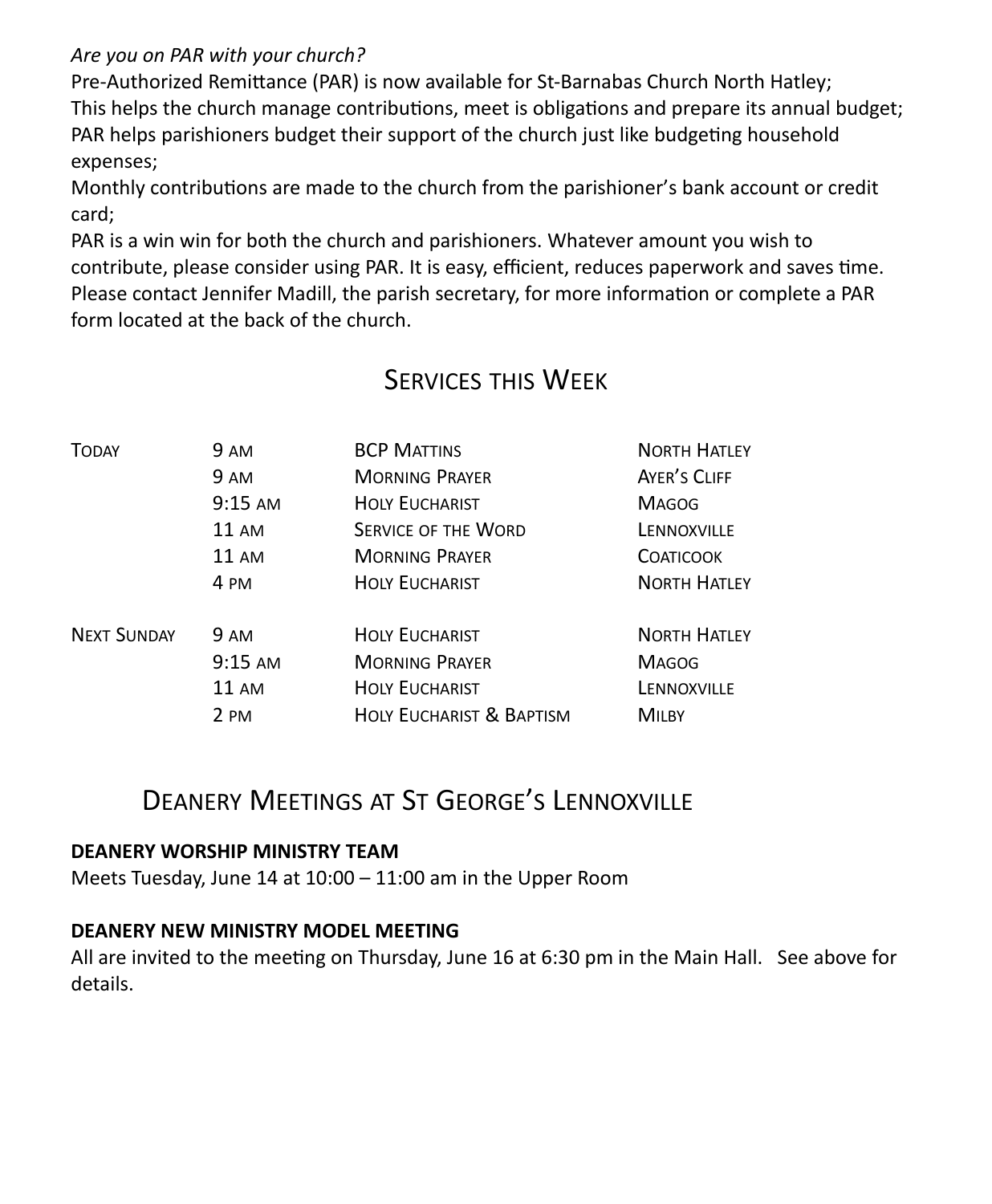### UPCOMING EVENTS

#### **GOING AWAY PARTY FOR LYNN DILLABOUGH – DANVILLE**

On Sunday, June 26th, 2:30 - 4:00 pm at St Augustine's, Danville (73 rue du Carmel) This short worship service followed by cake and ice cream. There is no need to bring anything or to confirm your attendance. Please just come and enjoy a last time together before Lynn moves the next day.

### CHURCH CALENDAR

| <b>MONDAY</b>    | FERIA |                                                                    |
|------------------|-------|--------------------------------------------------------------------|
| <b>TUESDAY</b>   | FFRIA |                                                                    |
| <b>WEDNESDAY</b> | FFRIA |                                                                    |
|                  |       | THURSDAYJOSEPH BUTLER, BISHOP OF DURHAM, 1752                      |
| FRIDAY           | FFRIA |                                                                    |
|                  |       | SATURDAY SAINT BERNARD MIZEKI, CATECHIST IN RHODESIA, MARTYR, 1896 |
| <b>SUNDAY</b>    |       | 5TH SUNDAY AFTER PENTECOST                                         |

PLEASE SEND ANY ANNOUNCEMENTS FOR NEXT SUNDAY'S BULLETIN TO THE SECRETARY BY WEDNESDAY EVENING AT: SANDRA.GALLICHON@UBISHOPS.CA OR CALL 819 566 1847.

NEW MODEL MINISTRY TEAM The Venerable Doctor Edward Simonton OGS - 679 9957 The Rev'd Canon W. Lynn Dillabough - 239 6902 The Rev'd Canon Fred Richardson - 569 5277 SOUTH-EAST DEANERY LAY READERS Beverly Dame, Deanery Lay Reader - 842 1521 Page Dame, Deanery Lay Reader & Pastoral Visitor - 842 1521 Joan Drinkwater, Deanery Lay Reader & Pastoral Visitor - 842 2640 Lorna Gordon, Deanery Lay Reader & Pastoral Visitor - 569 6986 Gabriel Kwenga, Deanery Lay Reader & Pastoral Visitor - 342 3223 SOUTH- EAST PARISH CONTACTS ST BARNABAS, NORTH HATLEY – Jennifer Madill, Secretary – 842 2697 ST GEORGE'S, AYER'S CLIFF – Greta Nish, Warden - 838 5329 ST STEPHEN'S COATICOOK - Lauraine Denis, Warden – 849 7196 ST JAMES, HATLEY - Charlene Johann, Warden – 838 5473 ST GEORGE'S, LENNOXVILLE - Sandra Gallichon, Secretary - 566 1847 ST BARNABAS, MILBY - Esther Barnett, Vestry Clerk - 837 2261 ST LUKE'S, MAGOG - Linda Comeau, Vestry Clerk - 843 9418 For Further Information about Contacts or Service Times Please visit the Deanery Website: **WWW.DEANERYOFSTFRANCIS.COM**